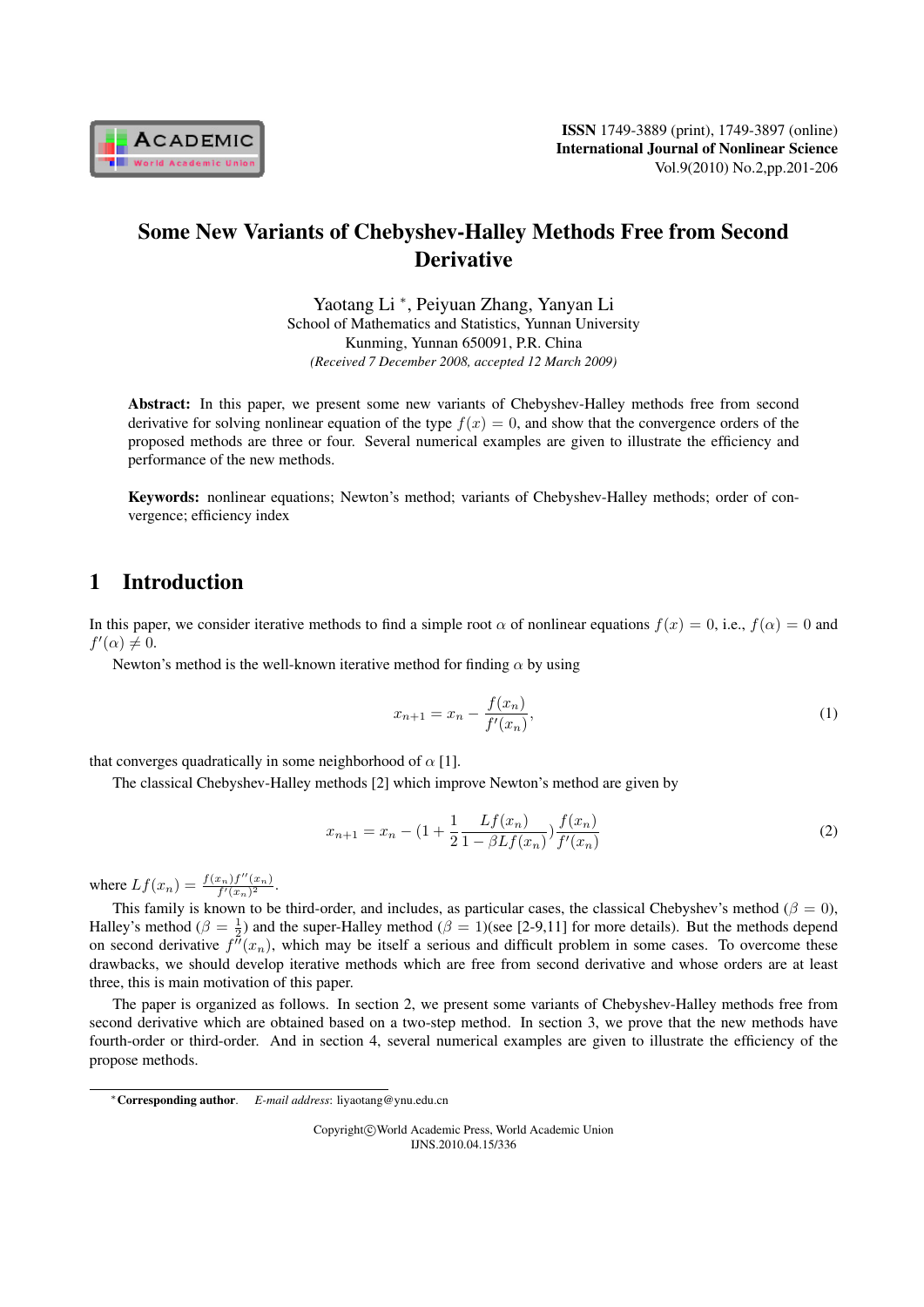## 2 Derivation of methods

Let us consider the sufficiently differentiable function  $f: I \longrightarrow R$  for an open interval I. If  $x_n \in I$ , as [6], using the Taylor series, we have

$$
f(y_n) \approx f(x_n) + (y_n - x_n)f'(x_n) + \frac{(y_n - x_n)^2}{2}f''(x_n) = \frac{1}{2} \left[ \frac{f(x_n)}{f'(x_n)} \right]^2 f''(x_n),\tag{3}
$$

where

$$
y_n = x_n - \frac{f(x_n)}{f'(x_n)}.
$$
 (4)

Therefore,

$$
f''(x_n) \approx \frac{2f(y_n)f'(x_n)^2}{f(x_n)^2}.
$$
\n(5)

Replacing  $f''(y_n)$  by (5) in classical Chebyshev-Halley methods (2), we obtain a second-derivative-free variant of Chebyshev-Halley method

$$
\begin{cases}\n y_n = x_n - \frac{f(x_n)}{f'(x_n)}, \\
x_{n+1} = x_n - \left(1 + \frac{f(y_n)}{f(x_n) - 2\beta f(y_n)}\right) \frac{f(x_n)}{f'(x_n)}\n \end{cases}
$$
\n(6)

Let  $\beta = 1$ , we get a new variant of super-Halley method

$$
\begin{cases}\n y_n = x_n - \frac{f(x_n)}{f'(x_n)}, \\
x_{n+1} = x_n - \left(1 + \frac{f(y_n)}{f(x_n) - 2f(y_n)}\right) \frac{f(x_n)}{f'(x_n)}\n\end{cases} (7)
$$

We also could use difference quotient to replace  $f''(x_n)$ , that is,

$$
f''(x_n) \approx \frac{f'(x_n) - f'(y_n)}{x_n - y_n} = \frac{f'(x_n)^2 - f'(x_n)f'(y_n)}{f(x_n)},
$$
\n(8)

where  $y_n = x_n - \frac{f(x_n)}{f'(x_n)}$ .

Replacing  $f''(y_n)$  by (8) in classical Chebyshev-Halley methods (2), we obtain another second-derivative-free variant of Chebyshev-Halley method

$$
\begin{cases}\n y_n = x_n - \frac{f(x_n)}{f'(x_n)}, \\
x_{n+1} = x_n - \left(1 + \frac{1}{2} \frac{f'(x_n) - f'(y_n)}{(1 - \beta)f'(x_n) + \beta f'(y_n)}\right) \frac{f(x_n)}{f'(x_n)}\n\end{cases}
$$
\n(9)

Let  $\beta = 1$ , we get another new variant of super-Halley method

$$
\begin{cases}\n y_n = x_n - \frac{f(x_n)}{f'(x_n)}, \\
x_{n+1} = x_n - 1 + \frac{f'(x_n) - f'(y_n)}{2f'(y_n)} \frac{f(x_n)}{f'(x_n)}\n\end{cases} \tag{10}
$$

Motivate by formations of the methods (6) and (9), we introduce more general formats with parameters:

$$
\begin{cases}\n y_n = x_n - \frac{f(x_n)}{f'(x_n)}, \\
x_{n+1} = x_n - \left(1 + \frac{Af(x_n) + Bf(y_n)}{Cf(x_n) + Df(y_n)}\right) \frac{f(x_n)}{f'(x_n)}\n \end{cases}
$$
\n(11)

and

$$
\begin{cases}\n y_n = x_n - \frac{f(x_n)}{f'(x_n)}, \\
x_{n+1} = x_n - \left(1 + \frac{Af'(x_n) + Bf'(y_n)}{Cf'(x_n) + Df'(y_n)}\right) \frac{f(x_n)}{f'(x_n)}.\n \end{cases} \tag{12}
$$

where  $A, B, C, D$  are the parameters.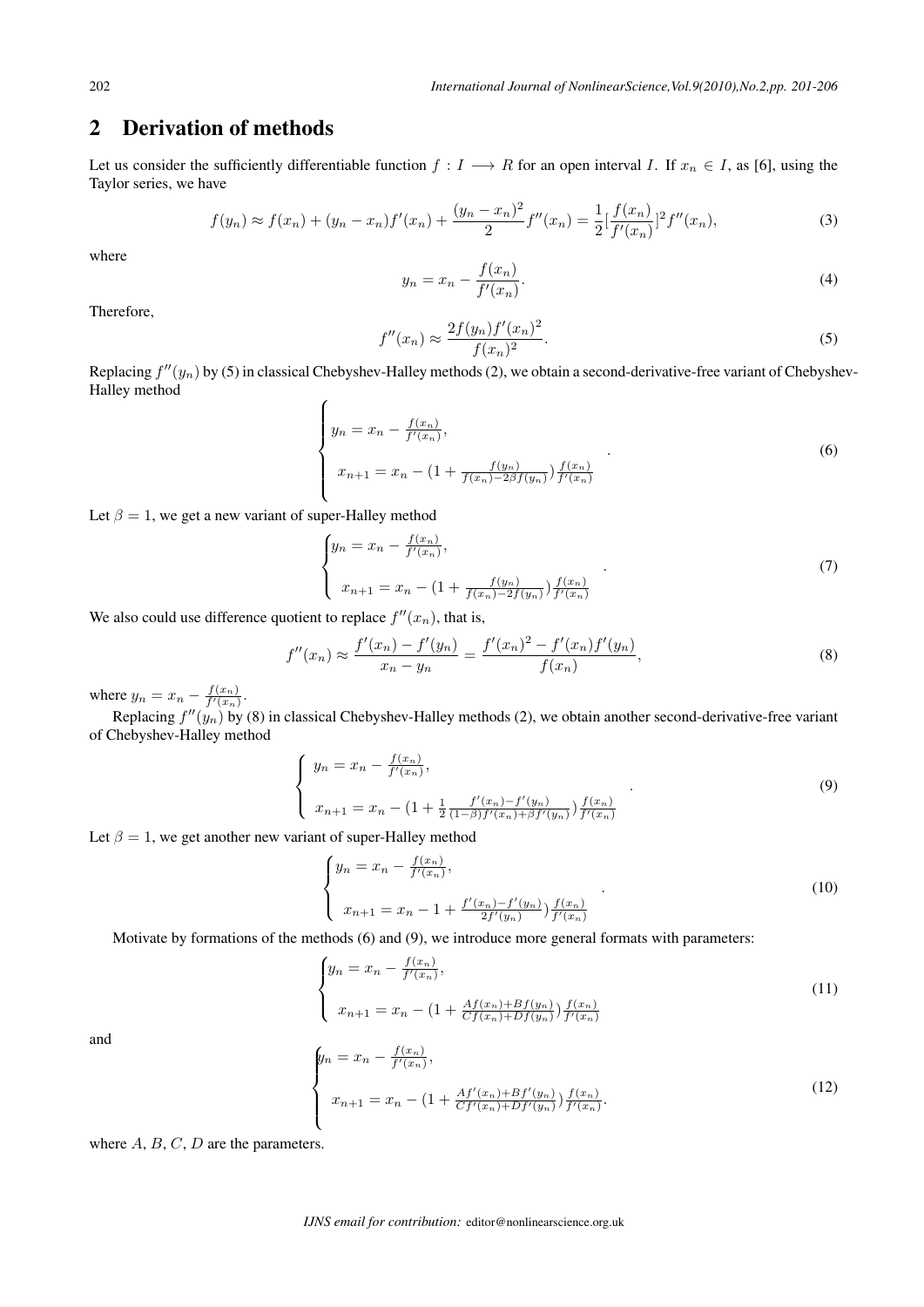## 3 Convergence analysis

For the methods defined by (11) and (12), we have the following convergence results.

**Theorem 1** Let  $\alpha \in I$  be a simple root of the nonlinear equation  $f(x) = 0$ , where the function  $f : I \longrightarrow R$  be sufficiently *differentiable for the open interval I. If*  $x_0$  *is sufficiently close to*  $\alpha$ *, and*  $A, B, C, D$  *satisfy the conditions* 

$$
A = 0, C = B, D = -2B,
$$
\n(13)

*then the iterative method defined (11) is fourth-order, and its error equation is given by*

$$
e_{n+1} = (c_2^3 - c_2 c_3) e_n^4 + O(e_n^5),\tag{14}
$$

*where*  $e_n = x_n - \alpha$ ,  $c_k = f^{(k)}(\alpha)/k!f'(\alpha)$ .

**Proof.** Let  $\alpha \in I$  be a simple root of nonlinear equation  $f(x) = 0$ ,  $x_0$  be sufficiently close to  $\alpha$ ,  $x_n$  be defined by the iterative method (11),  $e_n = x_n - \alpha$  and  $c_k = f^{(k)}(\alpha)/k! f'(\alpha)$ . Using Taylor expansion around  $\alpha$  and taking into account  $f(\alpha) = 0$ , we have

$$
f(x_n) = f'(\alpha)[e_n + c_2 e_n^2 + c_3 e_n^3 + c_4 e_n^4 + O(e_n^5)],
$$
\n(15)

$$
f'(x_n) = f'(\alpha)[1 + 2c_2e_n + 3c_3e_n^2 + 4c_4e_n^3O(e_n^4)].
$$
\n(16)

Then

$$
\frac{f(x_n)}{f'(x_n)} = e_n - c_2 e_n^2 + 2(c_2^2 - c_3)e_n^3 + (7c_2c_3 - 4c_2^3 - 3c_4)e_n^4 + O(e_n^5).
$$
\n(17)

Thus, for  $y_n$  given in (4), we have

$$
y_n = x_n - \frac{f(x_n)}{f'(x_n)} = \alpha + c_2 e_n^2 + 2(c_3 - c_2^2)e_n^3 + (-7c_2c_3 + 4c_2^3 + 3c_4)e_n^4 + O(e_n^5).
$$
 (18)

By expanding  $f(y_n)$  about  $\alpha$ , we have

$$
f(y_n) = f'(\alpha)[c_2e_n^2 + 2(c_3 - c_2^2)e_n^3 + (-7c_2c_3 + 4c_2^3 + 3c_4)e_n^4 + O(e_n^5)].
$$
\n(19)

From $(15)$  and  $(19)$ , we get

$$
\frac{Af(x_n)+Bf(y_n)}{Cf(x_n)+Df(y_n)} = \frac{A}{C} + (\frac{B}{C} - \frac{AD}{C^2})c_2e_n + [(\frac{2B}{C} - \frac{2AD}{C^2})c_3 - (\frac{3B}{C} - \frac{3AD}{C^2} + \frac{BD}{C^2} - \frac{AD^2}{C^3})c_2^2]e_n^2 + Xe_n^3 + O(e_n^4),
$$
\n(20)

where  $X$  is a real valued function of  $A$ ,  $B$ ,  $C$ ,  $D$  and  $c_k$ . Set

$$
K_1=\frac{A}{C},\ K_2=\frac{B}{C}-\frac{AD}{C^2},\ K_3=\frac{2B}{C}-\frac{2AD}{C^2},\ K_4=\frac{3B}{C}-\frac{3AD}{C^2}+\frac{BD}{C^2}-\frac{AD^2}{C^3},
$$

we easily obtain

$$
(1 + \frac{Af(x_n) + Bf(y_n)}{Cf(x_n) + Df(y_n)}) \frac{f(x_n)}{f'(x_n)} = [(1 + K_1) + (K_2)c_2e_n + (K_3c_3 - K_4c_2^2)e_n^2 + Xe_n^3 + O(e_n^4)] \frac{f(x_n)}{f'(x_n)}
$$
  
\n
$$
= (1 + K_1)e_n + (K_2 - K_1 - 1)c_2e_n^2
$$
  
\n
$$
+ [(K_3 - 2K_1 - 2)c_3 + (2 + 2K_1 - K_2 - K_4)c_2^2]e_n^3
$$
  
\n
$$
+ [(1 + K_1)(7c_2c_3 - 4c_2^3 - 3c_4) + 2K_2c_2(c_2^2 - c_3) - c_2(K_3c_3 - K_4c_2^2) + X]e_n^4
$$
  
\n
$$
+ O(e_n^5).
$$
\n(21)

From (11) and (21), we now get

$$
x_{n+1} = x_n - (1 + \frac{Af(x_n) + Bf(y_n)}{Cf(x_n) + Df(y_n)}) \frac{f(x_n)}{f'(x_n)}
$$
  
\n
$$
= \alpha - K_1 e_n - (K_2 - K_1 - 1)c_2 e_n^2
$$
  
\n
$$
-[(K_3 - 2K_1 - 2)c_3 + (2 + 2K_1 - K_2 - K_4)c_2^2]e_n^3
$$
  
\n
$$
-[ (1 + K_1)(7c_2c_3 - 4c_2^3 - 3c_4) + 2K_2c_2(c_2^2 - c_3) - c_2(K_3c_3 - K_4c_2^2) + X]e_n^4
$$
  
\n
$$
+ O(e_n^5).
$$
\n(22)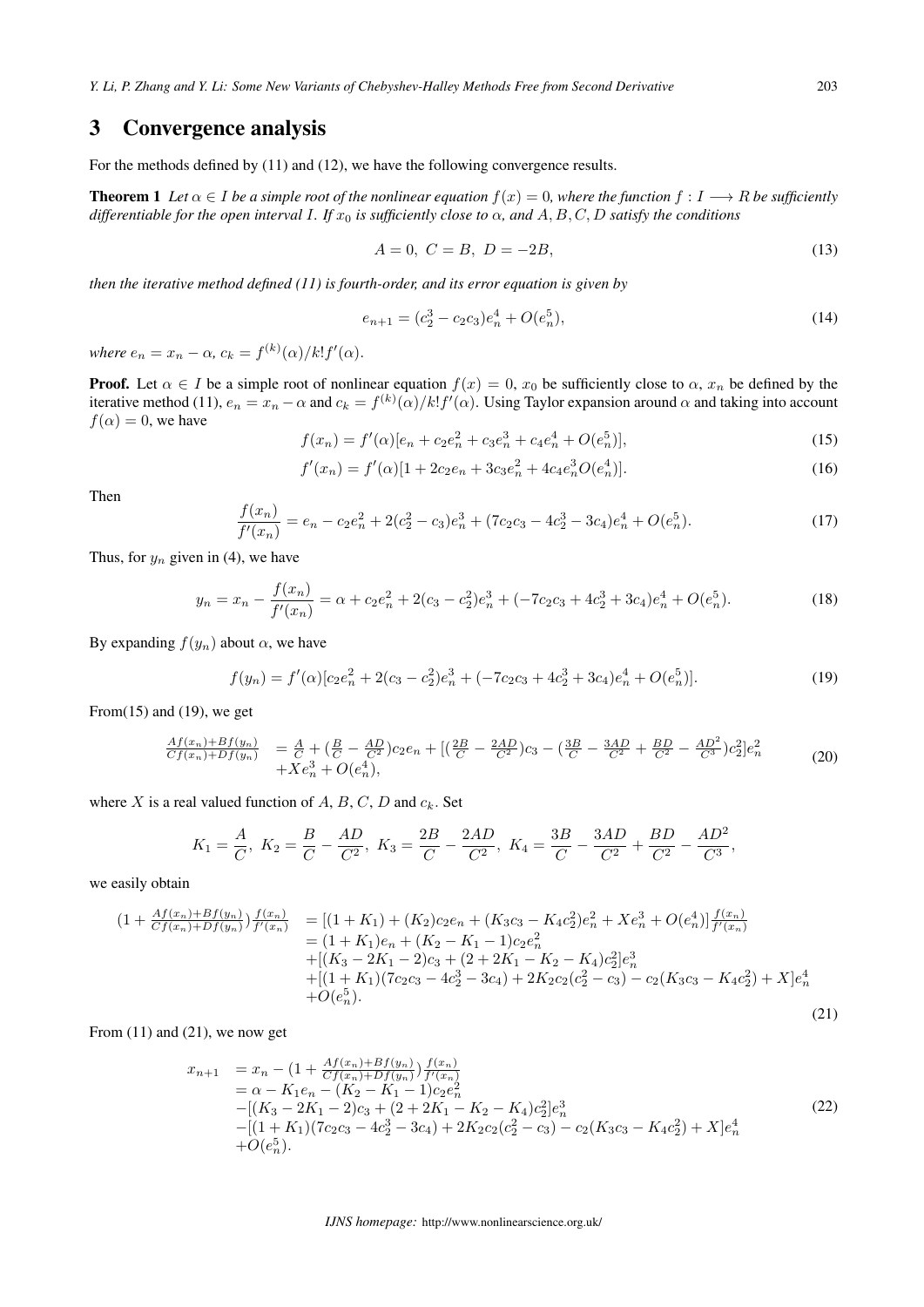Since  $e_{n+1} = x_{n+1} - \alpha$ , we then obtain the error equation

$$
e_{n+1} = -K_1e_n - (K_2 - K_1 - 1)c_2e_n^2 - [(K_3 - 2K_1 - 2)c_3 + (2 + 2K_1 - K_2 - K_4)c_2^2]e_n^3 - [(1 + K_1)(7c_2c_3 - 4c_2^3 - 3c_4) + 2K_2c_2(c_2^2 - c_3) - c_2(K_3c_3 - K_4c_2^2) + X]e_n^4 + O(e_n^5).
$$

From the conditions  $A = 0$ ,  $C = B$ ,  $D = -2B$ , we have  $K_1 = 0$ ,  $K_2 - K_1 - 1 = 0$ ,  $K_3 - 2K_1 - 2 = 0$ ,  $2 + 2K_1 - K_2 - K_4 = 0$ . So, the error equation is  $e_{n+1} = (c_2^3 - c_2c_3)e_n^4 + O(e_n^5)$ , this means that the method defined by (11) has fourth-order convergence.

Remark 2 *We could find that the method (11) under the condition (13) is same as the method (7) in fact.*

**Theorem 3** Let  $\alpha \in I$  be a simple root of the nonlinear equation  $f(x) = 0$ , where the function  $f(x) : I \longrightarrow R$  be sufficiently differentiable for the open interval I. If  $x_0$  is sufficiently close to  $\alpha$ ,  $x_n$  is defined by the iterative method(12), *and A*, *B*, *C*, *D satisfy the condition* 

$$
B = -A, C + D = 2A,\tag{23}
$$

*then the iterative method defined (12) is third-order, and its error equation is given by*

$$
e_{n+1} = \left(\frac{1}{2}c_3 + \frac{C}{A}c_2^2\right)e_n^3 + O(e_n^4),\tag{24}
$$

*where*  $e_n = x_n - \alpha$ ,  $c_k = f^{(k)}(\alpha)/k!f'(\alpha)$ .

**Proof.** Now expanding  $f'(y)$  about  $\alpha$  and using (18), we get

$$
f'(y) = f'(\alpha)[1 + 2c_2^2 e_n^2 + 4(c_2 c_3 - c_2^3)e_n^3 + O(e_n^4)].
$$
\n(25)

From  $(16)$  and  $(25)$ , we get

$$
\frac{Af'(x_n) + Bf'(y_n)}{Cf'(x_n) + Df'(y_n)} = \frac{A+B}{C+D} + \left[\frac{2A}{C+D} - \frac{2C(A+B)}{(C+D)^2}\right]c_2e_n
$$
\n
$$
+ \left\{\left[\frac{3A}{C+D} - \frac{3C(A+B)}{(C+D)^2}\right]c_3 + \left[\frac{2B}{C+D} - \frac{2D(A+B)+4AC}{(C+D)^2} + \frac{4C^2(A+B)}{(C+D)^3}c_2^2\right]\right\}e_n^2
$$
\n
$$
+ O(e_n^3).
$$
\n(26)

Let

$$
K_1 = \frac{A+B}{C+D}, \ K_2 = \frac{2A}{C+D} - \frac{2C(A+B)}{(C+D)^2},
$$
  

$$
K_3 = \frac{3A}{C+D} - \frac{3C(A+B)}{(C+D)^2}, \ K_4 = \frac{2B}{C+D} - \frac{2D(A+B) + 4AC}{(C+D)^2} + \frac{4C^2(A+B)}{(C+D)^3}.
$$

We easily obtain

$$
(1 + \frac{Af'(x_n) + Bf'(y_n)}{Cf'(x_n) + Df'(y_n)})\frac{f(x_n)}{f'(x_n)} = [(1 + K_1) + K_2c_2e_n + (K_3c_3 + K_4c_2^2) + O(e_n^3)]\frac{f(x_n)}{f'(x_n)} = (1 + K_1)e_n + [K_2c_2 - c_2(1 + K_1)]e_n^2 + [K_3c_3 + (K_4 - K_2)c_2^2 + 2(1 + K_1)(c_2^2 - c_3)]e_n^3 + O(e_n^4).
$$
\n(27)

From  $(11)$  and  $(27)$ , we have

$$
x_{n+1} = x_n - (1 + \frac{Af'(x_n) + Bf'(y_n)}{Cf'(x_n) + Df'(y_n)}) \frac{f(x_n)}{f'(x_n)}
$$
  
=  $\alpha - K_1 e_n - [K_2 c_2 - c_2 (1 + K_1)] e_n^2 - [K_3 c_3 + (K_4 - K_2) c_2^2 + 2(1 + K_1)(c_2^2 - c_3)] e_n^3 + O(e_n^4).$ 

From the conditions  $B = -A$ ,  $C + D = 2A$ , we have  $K_1 = 0$ ,  $K_2 - K_1 - 1 = 0$ . So the error equation is  $e_{n+1} =$  $(\frac{1}{2}c_3 + \frac{C}{A}c_2^2)e_n^3 + O(e_n^4)$ . This means that the method defined by (12) has third-order convergence.

**Remark 4** *Set*  $A = -B = 1$ ,  $C = 0$ ,  $D = 2$ , we get the variant of super-Halley method(10).

**Remark 5** *Set*  $A = -B = 1$ ,  $C = 2$ ,  $D = 0$ , we get the variant of Chebyshev's method

$$
x_{n+1} = x_n - (1 + \frac{f'(x_n) - f'(y_n)}{2f'(x_n)}) \frac{f(x_n)}{f'(x_n)}.
$$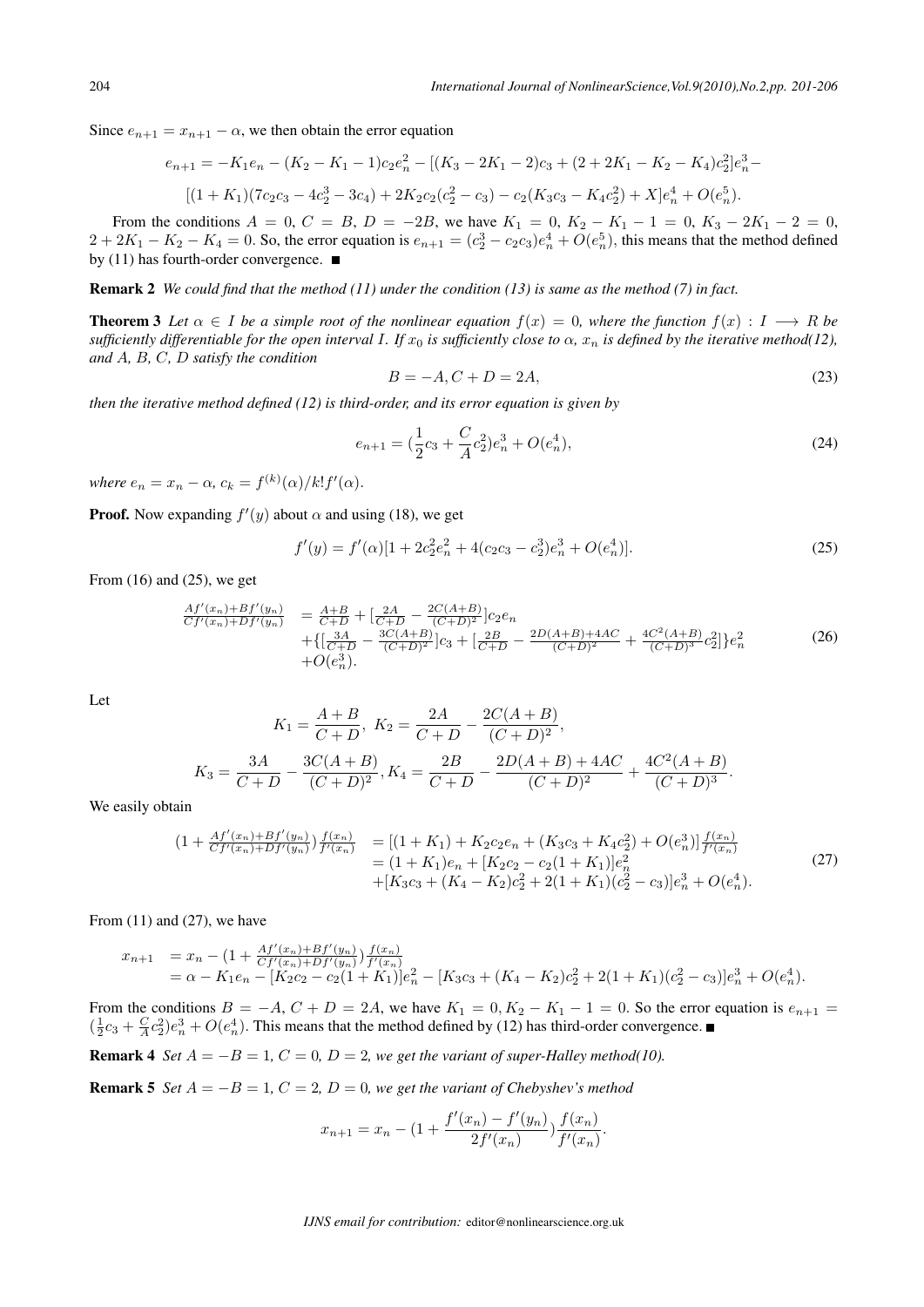| f(x)              | IТ |           |            |                |     |
|-------------------|----|-----------|------------|----------------|-----|
|                   | NM | <b>CM</b> | <b>SHM</b> | VM1            | VM2 |
| $f_1, x_0 = 1.5$  | 4  | 3         | 3          | 2              | 3   |
| $f_1, x_0 = 1$    | 5  | 4         | 3          | 3              | 3   |
| $f_2, x_0 = 1$    | 4  | 3         | 3          | $\overline{2}$ | 3   |
| $f_2, x_0 = -3$   | 6  | 4         | 3          | 3              | 4   |
| $f_3, x_0 = -0.5$ | 11 |           | 6          | 4              | 5   |
| $f_3, x_0 = -1$   | 6  | 5         | 4          | 4              | 4   |
| $f_4, x_0 = 4$    | 7  | 5         | 5          | 4              | 5   |
| $f_4, x_0 = 5$    | 8  | 6         | 4          | 4              | 4   |
| $f_5, x_0 = 0.5$  | 6  | 4         | 4          | 3              | 4   |
| $f_5, x_0 = -2$   | 13 |           |            | 5              | 6   |
| $f_6, x_0 = 1$    | 6  | 5         |            | 3              | 3   |
| $f_6, x_0 = 5$    | 7  | 5         | 5          |                |     |

Table 1: Numerical results

**Remark 6** *Set*  $A = -B = 1$ ,  $C = 1$ ,  $D = 1$ , we get the variant of Halley's method

$$
x_{n+1} = x_n - \left(1 + \frac{f'(x_n) - f'(y_n)}{f'(x_n) + f'(y_n)}\right) \frac{f(x_n)}{f'(x_n)}.
$$

*Of course, we can obtain others methods under condition (23) by taking , , and as different values, respectively.*

Remark 7 *It should be noted that the new methods require two functions and one first derivative evaluation or one* function and two first derivative evaluations per iteration. If we consider the definition of efficiency index [10] as  $p^{\frac{1}{m}}$ , *where is the order of the method and is the number of functional evaluations per iteration required by the method, we* have that the new methods in this work have the efficiency index equal to  $4^{\frac13} \approx 1.587$  or  $3^{\frac13} \approx 1.442$ , which is better than *that of Newton's method.*

#### 4 Numerical examples

In this section, we give the results of some numerical examples to demonstrate the efficiency of the new developed twostep iterative methods. All computations were done by using the Matrix-Lab package. We use the following stopping criteria for computer programs:

 $(i)$  :  $|x_{n+1} - x_n| < \varepsilon$ ,

 $(iii)$  :  $|f(x_{n-1})| < \varepsilon$ .

For numerical illustrations we used the stopping criterion  $\varepsilon = 10^{-15}$ .

We compare the Newton's method(NM), the classical Chebyshev's method ( $\beta = 0$ )(CM), Super-Halley method  $(\beta = 1)$ (SHM); and the method(VM1)defined by (7), the method(VM2)defined by (10).

The examples are,  $f_1(x) = x^3 + 4x^2 - 10$ ,  $f_2(x) = x^2 - e^2 - 3x + 2$ ,  $f_3(x) = xe^{x^2} - \sin^2 x + 3\cos x + 5$ ,  $f_4(x) = (x-1)^3 - 2$ ,  $f_5(x) = (x+2)e^x - 1$ ,  $f_6(x) = \sin^2 x - x^2 + 1$ .

As for the convergence criteria, it was required that the distance of two consecutive approximations  $\delta$  for the zero was less than 10*−*<sup>15</sup>. Also, the number of iterations to approximate the zero (IT) are displayed (see Table 1). In the table, the "*/*" means that the theorem is vain in this case.

In Table 1, as far as the numerical results are concerned, for most of the functions we tested, the presented methods can be competitive with Newton's method, Chebyshev's method and Super-Halley method. The methods obtained in this contribution is that they don't require the computation of second derivatives of the function.

### 5 Conclusion

In this work, we presented some variants of Chebyshev-Halley methods free from second derivative. In fact, we replace  $Lf(x_n)$  in the Chebyshev-Halley method by using the combination of two functions  $f(x_n)$  and  $f(y_n)$  or two first